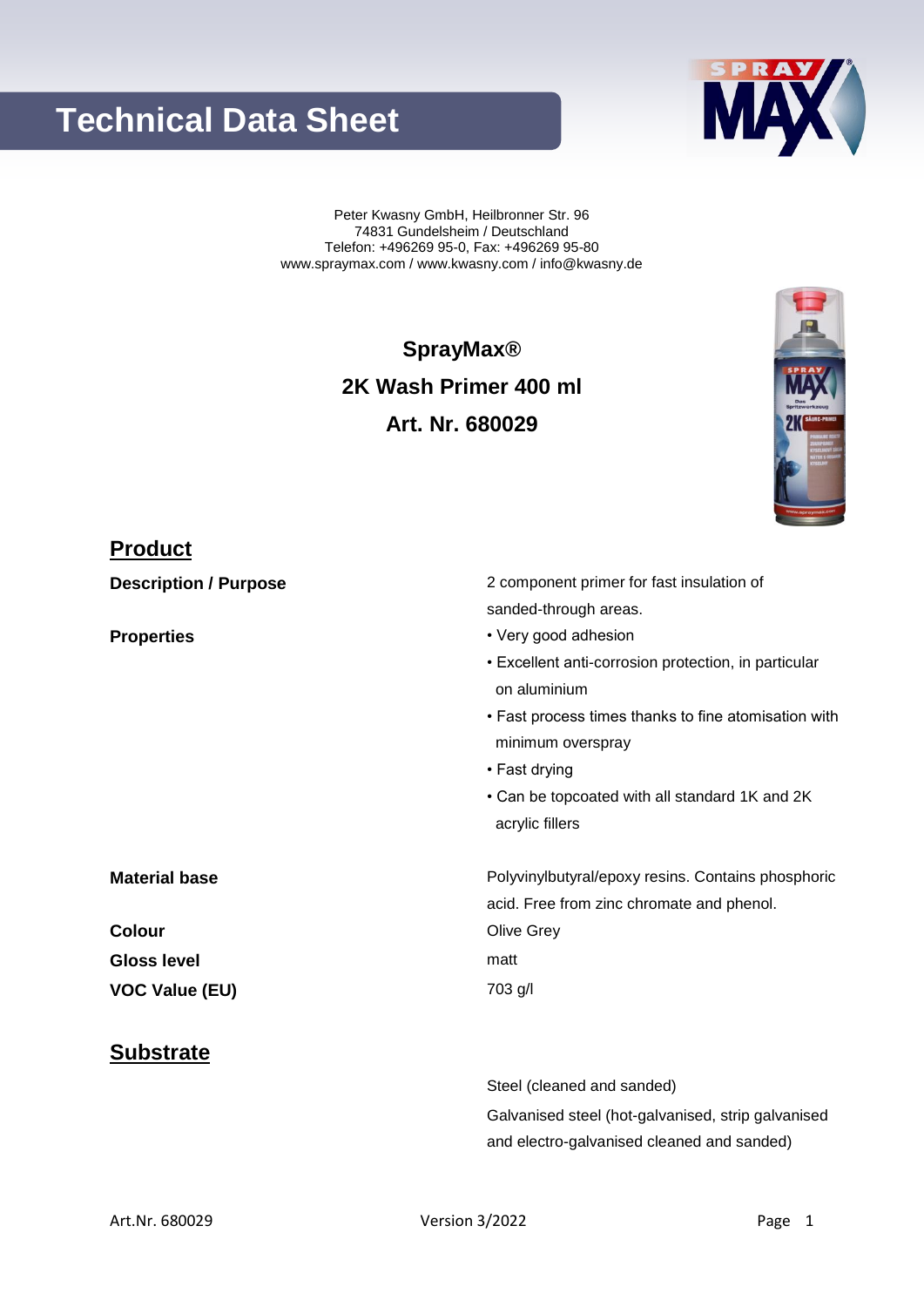

Aluminium, soft aluminium (cleaned and sanded) Polyester surfaces (cleaned and sanded) Old paint and factory paint (cleaned and sanded)

The damaged area must be dry and free of grease and dust and all rust needs to be removed.

| <b>Protection measures</b> |   | Wear personal protection equipment.<br>(respiratory mask/gloves/goggles)                                                                |
|----------------------------|---|-----------------------------------------------------------------------------------------------------------------------------------------|
|                            |   | For more information, see safety data sheet.                                                                                            |
| <b>Shake</b>               |   | Before activating, shake can thoroughly for 2 minutes<br>from when the mixing balls are heard.                                          |
| <b>Place red button</b>    |   | Remove the red button from the cap. Turn the can<br>by 180° and fit the button onto the pin.                                            |
| <b>Press red button</b>    | 군 | Turn the can upside down and place on a firm<br>surface. Press the red button with the palm of your<br>hand until it clicks into place. |
| <b>Shake</b>               |   | After activating, shake can again thoroughly for<br>2 minutes, again from when the mixing balls are<br>heard.                           |
| <b>Spray to test</b>       |   | After shaking the can, test spray and check<br>compatibility with the surface and the colour.                                           |
| <b>Spraying distance</b>   |   | 15 cm - 20 cm                                                                                                                           |
| <b>Spray passes</b>        |   | 1 spray coat approx 10 - 15 µm                                                                                                          |

**Processing**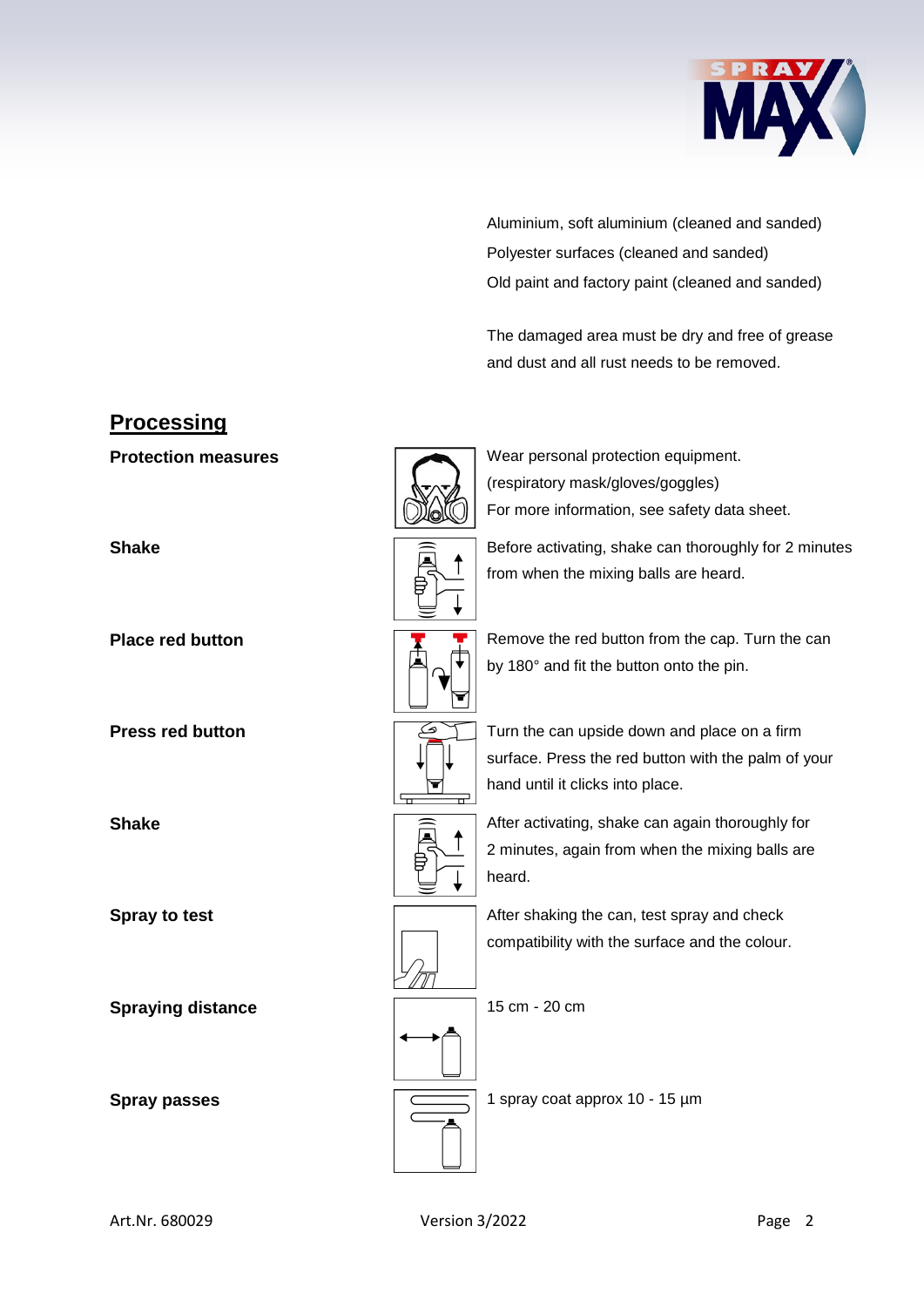

# **Flash-off time** Flash time: approx. 5 min between each spray coat **Processing conditions**  $\sqrt{2}$  Optimum application at 18° C - 25° C and a relative humidity from 40 - 60 %.  $\blacksquare$ **Coverage a Coverage a Coverage approx.** 5,5 m<sup>2</sup> at 2 μm dry film thickness **Drying** TG3 dry to touch: 15 - 20 min / 20° C The stated values refer to the above-mentioned processing conditions. The level of dryness is determined pursuant to DIN 53150. **Continue** When dust-dry, it can be topcoated wet-on-wet with conventional 1K or 2K acrylic fillers. In order to achieve the best possible corrosion protection, a flash time of 30 minutes (Reaction time on the metal surface) is recommended before further processing. If the Primer layer is not painted over within 8 hours, the surface shoudl be cleaned with Silicone Remover. Can be topcoated after 20 - 30 min **Pot life Pot life** Approx. 96 h at 20 °C room temperature and a relative humidity of approx. 40 - 50 %. The processing time depends on the ambient temperature. Higher temperatures reduce the pot life, lower temperatures will prolong it.



**Finish Finish Finish Exercise 2018** After painting, turn the can upside down and spray the valve until empty.

# **Additional Information**

**Important Information Do not apply polyester and EP top coat products. Do** not use on thermoplastic paintwork. Do not topcoat with water-based paints. Do not apply to surfaces coated with synthetic resin paints